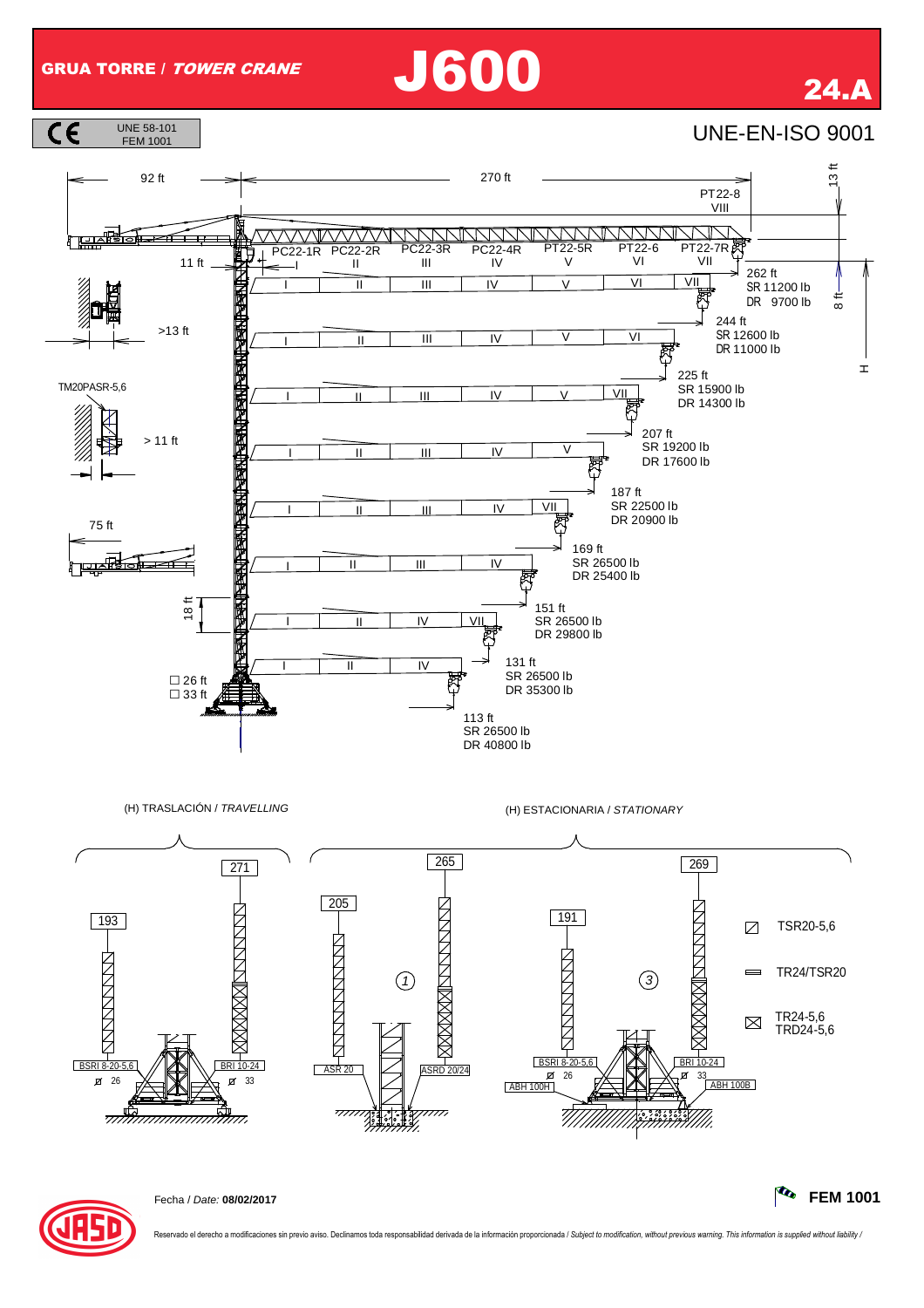| <b>CARGAS / LOADS</b><br><b>J600.24.A</b> |            |                                           |                                                                              |       |       |       |       |       |       |       |       |       |
|-------------------------------------------|------------|-------------------------------------------|------------------------------------------------------------------------------|-------|-------|-------|-------|-------|-------|-------|-------|-------|
| لمہا                                      | ST-SR (lb) |                                           | Cargas máximas / Maximum loads<br>Single Trolley - Single Reeving - 26500 lb |       |       |       |       |       |       |       |       |       |
| $\Box$                                    | 26500 lb   | Alcance del gancho [ft] / Hook reach [ft] |                                                                              |       |       |       |       |       |       |       |       |       |
| [ft]                                      | $@$ (ft)   | 82                                        | 98                                                                           | 113   | 131   | 151   | 169   | 187   | 207   | 225   | 244   | 262   |
| 262                                       | 133        | 26500                                     | 26500                                                                        | 26500 | 26500 | 22800 | 19900 | 17500 | 15500 | 13800 | 12400 | 11200 |
| 244                                       | 134        | 26500                                     | 26500                                                                        | 26500 | 26500 | 23000 | 20100 | 17700 | 15700 | 14000 | 12600 |       |
| 225                                       | 148        | 26500                                     | 26500                                                                        | 26500 | 26500 | 25800 | 22600 | 20000 | 17600 | 15900 |       |       |
| 207                                       | 158        | 26500                                     | 26500                                                                        | 26500 | 26500 | 26500 | 24400 | 21600 | 19200 |       |       |       |
| 187                                       | 163        | 26500                                     | 26500                                                                        | 26500 | 26500 | 26500 | 25400 | 22500 |       |       |       |       |
| 169                                       | 169        | 26500                                     | 26500                                                                        | 26500 | 26500 | 26500 | 26500 |       |       |       |       |       |
| 151                                       | 151        | 26500                                     | 26500                                                                        | 26500 | 26500 | 26500 |       |       |       |       |       |       |
| 131                                       | 131        | 26500                                     | 26500                                                                        | 26500 | 26500 |       |       |       |       |       |       |       |
| 113                                       | 113        | 26500                                     | 26500                                                                        | 26500 |       |       |       |       |       |       |       |       |

| لمنافينا |            | Cargas máximas / Maximum loads             |                                           |       |       |       |       |       |       |       |       |      |
|----------|------------|--------------------------------------------|-------------------------------------------|-------|-------|-------|-------|-------|-------|-------|-------|------|
|          | ST-DR [lb] | Single Trolley - Double Reeving - 52900 lb |                                           |       |       |       |       |       |       |       |       |      |
| Į        | 52900 lb   |                                            | Alcance del gancho [ft] / Hook reach [ft] |       |       |       |       |       |       |       |       |      |
| [ft]     | $@$ (ft)   | 82                                         | 98                                        | 113   | 131   | 151   | 169   | 187   | 207   | 225   | 244   | 262  |
| 262      | 68         | 43100                                      | 35000                                     | 29700 | 24900 | 20900 | 18100 | 15800 | 13800 | 12200 | 10800 | 9700 |
| 244      | 69         | 43700                                      | 35500                                     | 30100 | 25200 | 21200 | 18400 | 16100 | 14000 | 12500 | 11000 |      |
| 225      | 76         | 48800                                      | 39700                                     | 33800 | 28400 | 24000 | 20900 | 18300 | 16100 | 14300 |       |      |
| 207      | 82         | 52800                                      | 43100                                     | 36700 | 30900 | 26200 | 22800 | 20100 | 17600 |       |       |      |
| 187      | 85         | 52900                                      | 44700                                     | 38200 | 32200 | 27200 | 23800 | 20900 | –     |       |       |      |
| 169      | 89         | 52900                                      | 47400                                     | 40500 | 34200 | 29000 | 25400 |       |       |       |       |      |
| 151      | 91         | 52900                                      | 48500                                     | 41500 | 35000 | 29800 |       |       |       |       |       |      |
| 131      | 92         | 52900                                      | 48900                                     | 41800 | 35300 |       |       |       |       |       |       |      |
| 113      | 92         | 52900                                      | 47700                                     | 40800 |       |       |       |       |       |       |       |      |

|           | <b>CARACTERISTICAS DE MECANISMOS / MECHANISMS</b><br>J600.24.A                                                                                               |                                                                                                                                                                                  |                                                                                       |                         |                                                       |                          |  |  |  |  |
|-----------|--------------------------------------------------------------------------------------------------------------------------------------------------------------|----------------------------------------------------------------------------------------------------------------------------------------------------------------------------------|---------------------------------------------------------------------------------------|-------------------------|-------------------------------------------------------|--------------------------|--|--|--|--|
| *opcional | 0                                                                                                                                                            |                                                                                                                                                                                  |                                                                                       |                         |                                                       |                          |  |  |  |  |
| *optional | <b>EC88110VF</b><br>65 kW                                                                                                                                    | *EC150185VF<br>110 kW                                                                                                                                                            | TG4025VFJ600<br><b>OG4006VF</b><br>4 x 7,5 kW<br>4 x 7,5 kW                           |                         | <b>TC15105VF</b><br><b>11 kW</b>                      | <b>TH4010</b><br>29,4 kW |  |  |  |  |
|           | 30000<br>26500 lb  92 ft/min.<br>25000<br>6000 lb  361 ft/min.<br>20000<br>Ib 15000<br>10000<br>5000<br>150 200 250 300 350 400<br>50 100<br>ft/min          | 30000<br>26500 lb  157 ft/min.<br>25000<br>6000 lb  604 ft/min.<br>20000<br>lb<br>15000<br>10000<br>5000<br>250<br>350<br>150<br>450<br>550<br>650<br>ft/min                     | 082<br>ft/min                                                                         | 00,8<br>r/min<br>sl/min | 26500<br>0344<br>ft/min<br>52900 ft<br>0171<br>ft/min | $1.9$ ft/min             |  |  |  |  |
|           | 60000<br>52900 lb  46 ft/min.<br>11900 lb  180 ft/min.<br>50000<br>Ib <sup>40000</sup><br>30000<br>20000<br>10000<br>80<br>120<br>160<br>40<br>200<br>ft/min | 60000<br>52900 lb  79 ft/min.<br>50000<br>11900 lb  180 ft/min.<br>$h^{40000}$<br>30000<br>20000<br>10000<br>$\overline{50}$<br>350<br>100<br>250<br>150<br>200<br>300<br>ft/min | <b>LARGE</b><br>$EC88110VF$ : AMPERAGE = 182 A<br><b>EC150185VF: AMPERAGE = 241 A</b> | 480V 60Hz               |                                                       |                          |  |  |  |  |
|           | <b>NNNNNNN</b><br><b>SR</b><br>$H \leq$<br><b>DR</b><br>H                                                                                                    | 1430 ft<br>715 ft                                                                                                                                                                | i                                                                                     | /lb                     | ۰H                                                    |                          |  |  |  |  |



Fecha / Date: **08/02/2017 FEM 1001**

Reservado el derecho a modificaciones sin previo aviso. Declinamos toda responsabilidad derivada de la información proporcionada / Subject to modification, without previous warning. This information is supplied without lia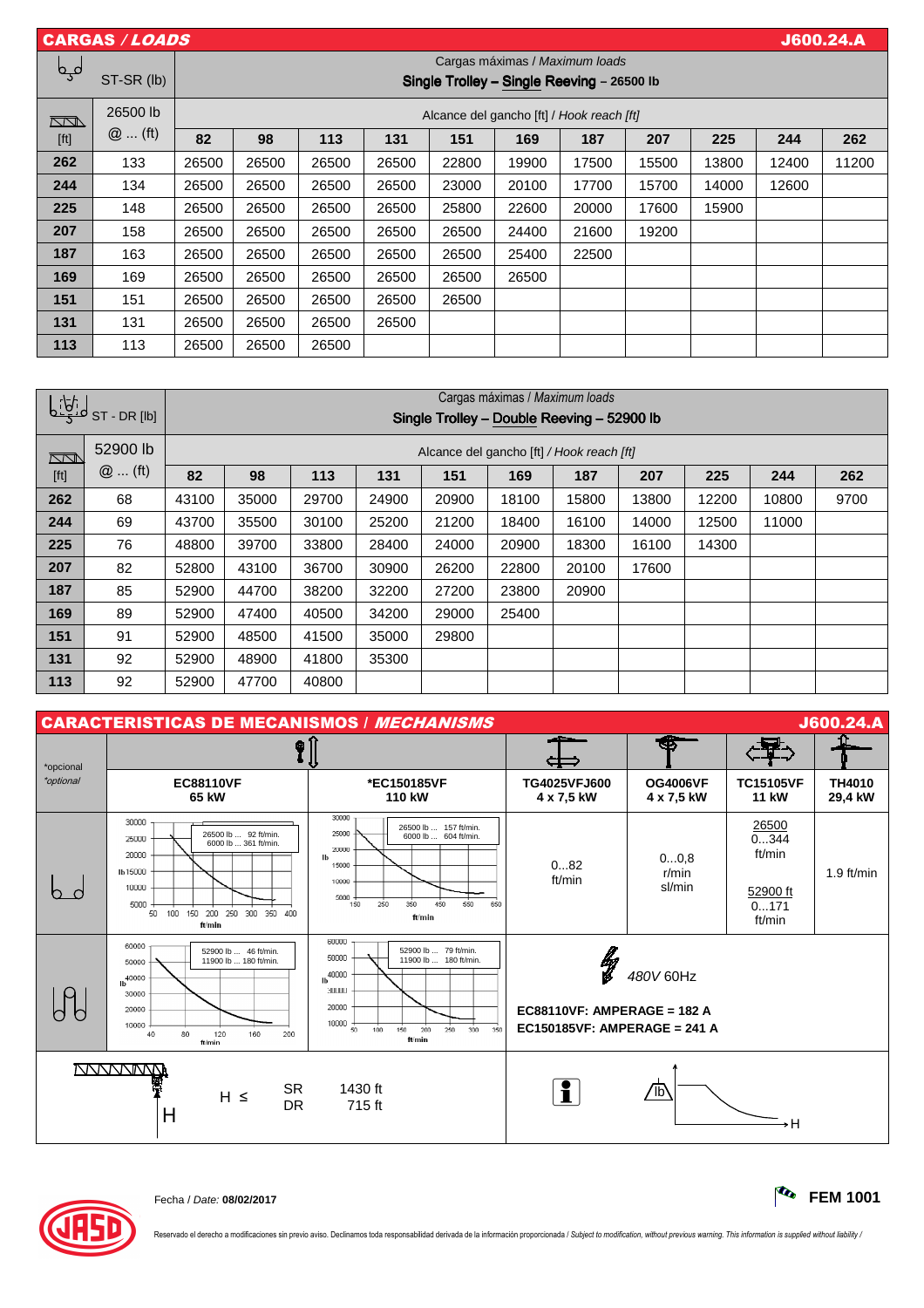| <b>LISTA DE EMBARQUE / PACKING LIST</b>                                                                        |                                                              |                                                                                             |                              |                          |                          | J600.24.A                        |
|----------------------------------------------------------------------------------------------------------------|--------------------------------------------------------------|---------------------------------------------------------------------------------------------|------------------------------|--------------------------|--------------------------|----------------------------------|
| <b>DENOMINACIÓN / DENOMINATION</b>                                                                             |                                                              |                                                                                             | $L$ [ft]                     | A [ft]                   | $H$ [ft]                 | P/W<br>[lb]                      |
| Torre inferior<br>Lower tower                                                                                  | TSRI 20-5,6                                                  | I                                                                                           | 19.7                         | 7.4                      | 7.4                      | 14500                            |
| Torre desmontada<br>Dismantled tower                                                                           | TRD24-5,6                                                    | ェ<br>$\Rightarrow$ A                                                                        | 19.7                         | 3.8                      | 8.3                      | 11370                            |
| Torre<br>Tower                                                                                                 | <b>TSR20</b><br>TSR20-5,6<br>TR24-5,6                        | $\leftarrow$ A<br>⇒                                                                         | 14.0<br>19.7<br>19.7         | 7.4<br>7.4<br>9.1        | 7.4<br>7.4<br>9.3        | 6900<br>9400<br>10200            |
| Larguero largo, reducción<br>Long crossbar, reduction                                                          | TR24/TSR20                                                   | ェ                                                                                           | 13.0                         | 2.0                      | 6.0                      | 5000                             |
| Larguero corto reduccion<br>Short crossbar, reduction                                                          | <b>TR24/TSR20</b>                                            | I                                                                                           | 6.3                          | 2.0                      | 6.0                      | 2300                             |
| Torre asiento pista + base punta de torre + orientación<br>Slewing table + tower head base + slewing mechanism |                                                              | $\square$<br>ェ<br>$\square$<br>$\leq$ A $\Rightarrow$                                       | 15.4                         | 8.1                      | 8.4                      | 27200                            |
| Punta de torre<br><b>Tower</b> head                                                                            |                                                              | < A                                                                                         | 14.3                         | 7.3                      | 6.6                      | 9500                             |
| Conjunto asiento pista, punta de torre y orientación                                                           | Slewing table assembly, tower head and slewing mechanism     | ← A                                                                                         | 26.7                         | 8.2                      | 8.4                      | 36700                            |
| Tramo de pluma                                                                                                 | PC22-1R (I)<br>PC22-2R (II)<br>PC22-3R (III)<br>PC22-4R (IV) | I<br><u>MVVVVVVVVNNNNNNN</u><br>☑<br>$\leftarrow$ $\prime$ $\rightarrow$<br>$A \rightarrow$ | 38.2<br>38.5<br>38.5<br>38.5 | 7.3<br>7.1<br>6.8<br>6.8 | 8.2<br>8.1<br>8.1<br>8.1 | 11240<br>12680<br>13120<br>11350 |
| Jib section                                                                                                    | PT22-5R (V)<br>PT22-6 (VI)<br>PT22-7R (VII)<br>PT22-8 (VIII) | エ<br><u>MAMAMMANAN</u> A<br>$A \neq$<br>$\leftarrow$ $\leftarrow$ $\leftarrow$              | 38.5<br>38.5<br>19.4<br>19.2 | 6.8<br>6.8<br>6.8<br>6.8 | 8.1<br>8.1<br>8.0<br>7.9 | 6500<br>4370<br>2430<br>1500     |
| Polipasto<br>Hook assembly                                                                                     | ST/DR                                                        | H<br>I                                                                                      | 6.8                          | 2.3                      | 4.5                      | 2470                             |
| Carro<br>Trolley                                                                                               | ST/DR                                                        | Ļ<br>L<br>Α<br><b>I</b>                                                                     | 10.7                         | 7.6                      | 7.2                      | 3010                             |
| Plataforma y cabina<br>Platform and cabin                                                                      |                                                              |                                                                                             | 12.7                         | 7.3                      | 8.2                      | 2560                             |
| Contrapluma con plataformas<br>Counterjib with platforms                                                       |                                                              | ਸਨੀਭਾਕ<br>エ                                                                                 | 37.8                         | 11.2                     | 7.6                      | 20170                            |



Fecha / Date: **08/02/2017 FEM 1001**